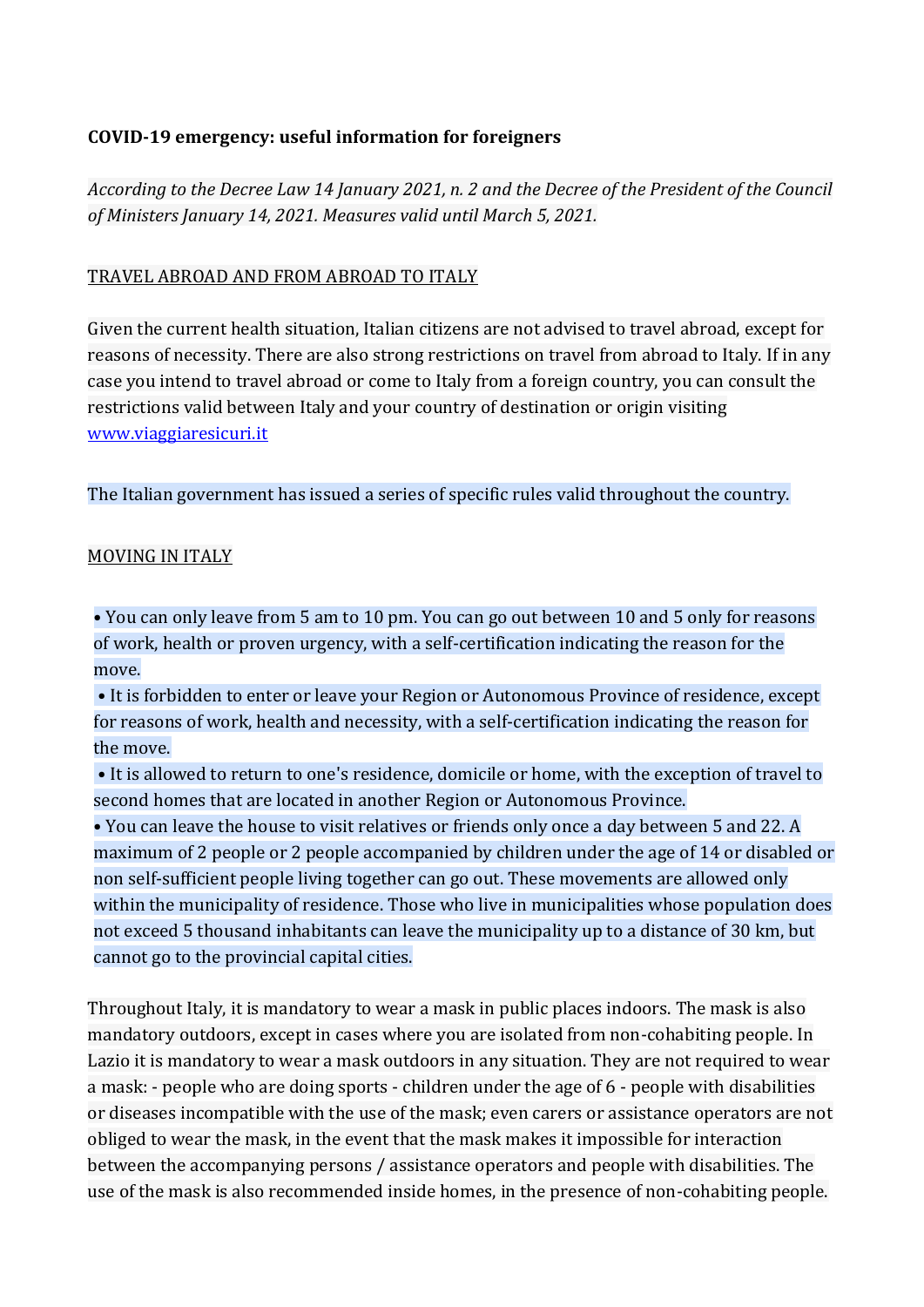It is mandatory to maintain a safety distance of at least one meter from non-cohabiting people. Some squares or streets may be closed to the public for the whole day or at certain times to avoid crowds. It is allowed to enter these squares or streets only to reach open shops and private homes. It is recommended to limit travel, by public or private transport, for reasons of work, study, health, for reasons of necessity or to use unsuspended services. It is also advisable to download the Immuni app, created by the Ministry of Health and the Minister of Technological Innovation to limit the spread of Covid-19.

# PUBLIC PLACES

Bars, pubs, restaurants, ice cream parlors, pastry shops can remain open from 5 to 18. They must display a sign indicating the maximum number of people allowed inside them at the same time. Consumption at the table is allowed to a maximum of 4 people per table, unless they live together. After 6pm, it is forbidden to consume food and drinks in public places and open to the public. Home delivery of food is always allowed and, up to 10 pm, also catering with takeaway, with a ban on consumption on the spot or in its vicinity. There are no time limits for restaurants in hotels and other accommodation facilities, as long as the service is limited to customers staying in the facilities. Bars, restaurants and similar venues remain open within the service and refueling areas along motorways, in hospitals and airports. Discos and dance halls are also closed. Amusement arcades, betting rooms, bingo halls and casinos are closed.

# SHOPS

The shops can remain open until 21, and must display a sign indicating the maximum number of people allowed inside them at the same time. Shopping centers are closed on holidays and days before holidays, with the exception of grocery stores and pharmacies, parapharmacies, newsagents and tobacconists.

## HOTELS AND ACCOMMODATION STRUCTURES

The accommodation facilities remain open, in compliance with interpersonal distancing, protocols and guidelines adopted to prevent or reduce the risk of contagion.

# MUSEUMS AND PLACES OF CULTURE

Museums and other cultural institutions can remain open from Monday to Friday, in compliance with distancing and other preventive measures.